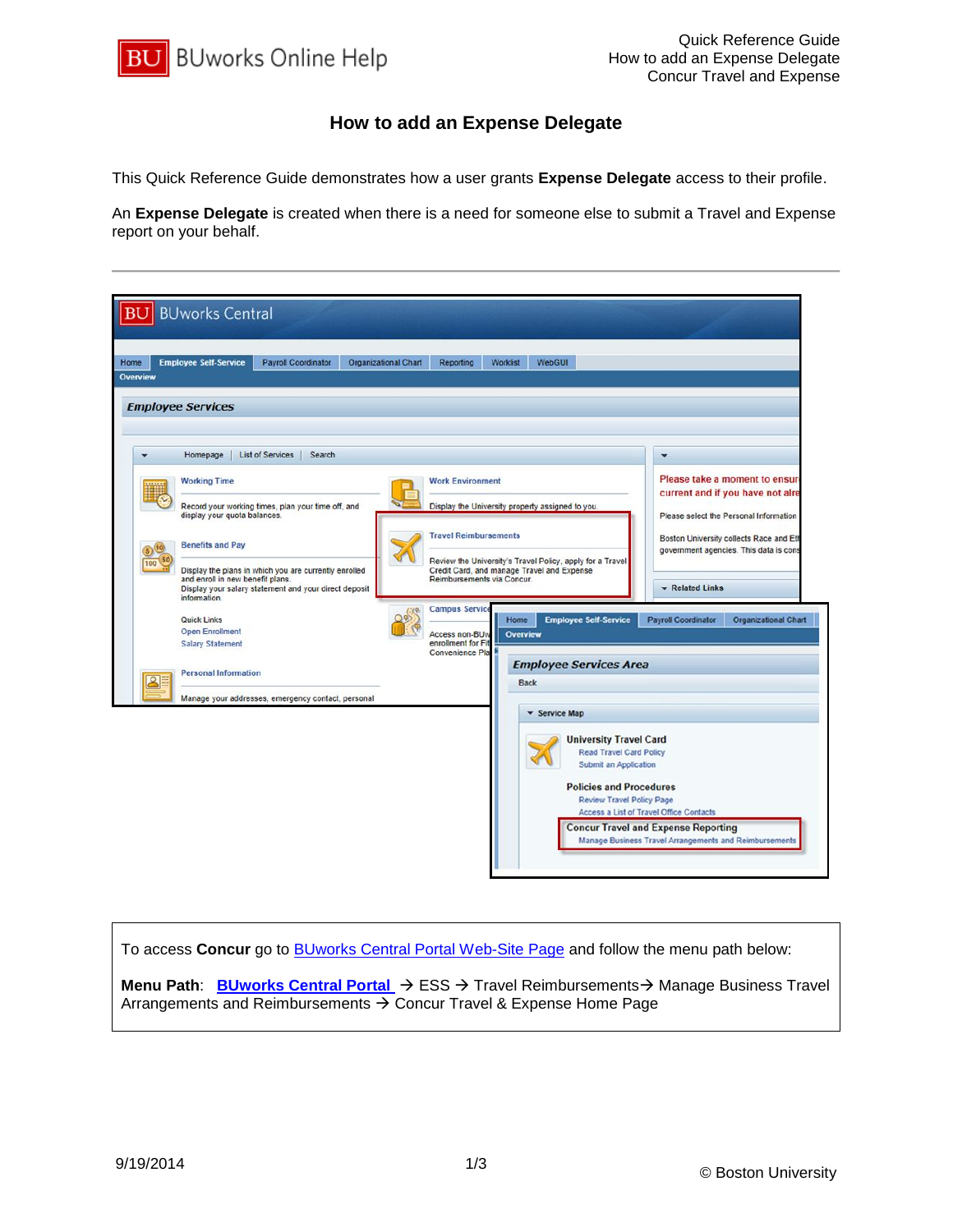

## **Concur Travel and Expense Home Page**



|   | <b>Concur Home Page</b>                                                             |
|---|-------------------------------------------------------------------------------------|
|   | Click on <b>Profile</b> button located on right hand side of <b>Concur Home</b> tab |
| 2 | Select and Click Profile Settings to display Profile Options                        |
| 3 | Select and click on Expense Delegates                                               |